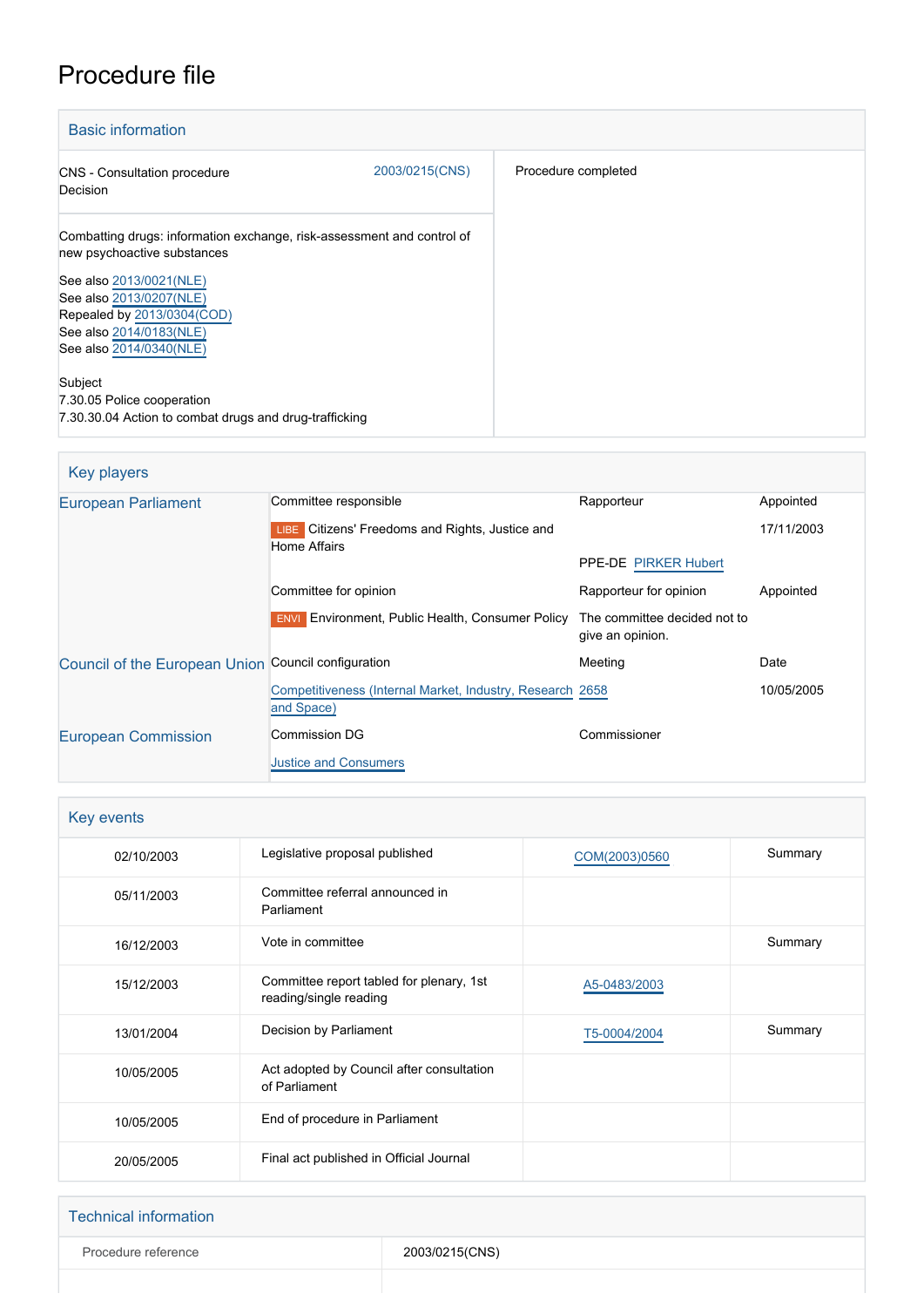| Procedure type             | CNS - Consultation procedure                                                                                                           |
|----------------------------|----------------------------------------------------------------------------------------------------------------------------------------|
| Procedure subtype          | Legislation                                                                                                                            |
| Legislative instrument     | Decision                                                                                                                               |
|                            | See also 2013/0021(NLE)<br>See also 2013/0207(NLE)<br>Repealed by 2013/0304(COD)<br>See also 2014/0183(NLE)<br>See also 2014/0340(NLE) |
| Legal basis                | EC Treaty (after Amsterdam) EC 029; EC Treaty (after Amsterdam) EC<br>034-p1                                                           |
| Stage reached in procedure | Procedure completed                                                                                                                    |
| Committee dossier          | LIBE/5/20158                                                                                                                           |

| Documentation gateway                                              |                                                        |            |           |         |
|--------------------------------------------------------------------|--------------------------------------------------------|------------|-----------|---------|
| Legislative proposal                                               | COM(2003)0560                                          | 03/10/2003 | EC        | Summary |
| Committee draft report                                             | PE329.942                                              | 25/11/2003 | <b>EP</b> |         |
| Committee report tabled for plenary, 1st<br>reading/single reading | A5-0483/2003                                           | 16/12/2003 | EP        |         |
| Text adopted by Parliament, 1st reading/single<br>reading          | T5-0004/2004<br>OJ C 092 16.04.2004, p.<br>0018-0068 E | 13/01/2004 | EP        | Summary |
| Follow-up document                                                 | COM(2011)0430                                          | 11/07/2011 | <b>EC</b> | Summary |
| Follow-up document                                                 | SEC(2011)0912                                          | 11/07/2011 | EC        |         |
|                                                                    |                                                        |            |           |         |

#### Additional information

European Commission **[EUR-Lex](http://ec.europa.eu/prelex/liste_resultats.cfm?CL=en&ReqId=0&DocType=CNS&DocYear=2003&DocNum=0215)** 

| Final act                                                             |  |
|-----------------------------------------------------------------------|--|
| <b>Decision 2005/387</b><br>OJ L 127 20.05.2005, p. 0032-0037 Summary |  |

### Combatting drugs: information exchange, risk-assessment and control of new psychoactive substances

PURPOSE: to establish a mechanism for a rapid exchange of information on new narcotic drugs and new synthetic drugs that are being used illicitly, and provide for a risk assessment of the drugs.

PROPOSED ACT: Council Decision.

CONTENT: this Council Decision aims at updating and extending the Joint Action on New Synthetic Drugs of 16 June 1997. The mechanism as created by the Joint Action on New Synthetic Drugs is being adapted significantly, but its established basic structure remains unaffected.

The Decision consists of the three consecutive but independent phases created by the Joint Action on New Synthetic Drugs:

- an early warning system (EWS) to exchange rapidly all information available on substances notified to Europol and the EMCDDA;

- a risk-assessment by a scientific committee in order to assess the social, health and other risks associated with a notified substance;

an EU-level procedure for bringing notified substances under control in the Member States.

The following points must be noted: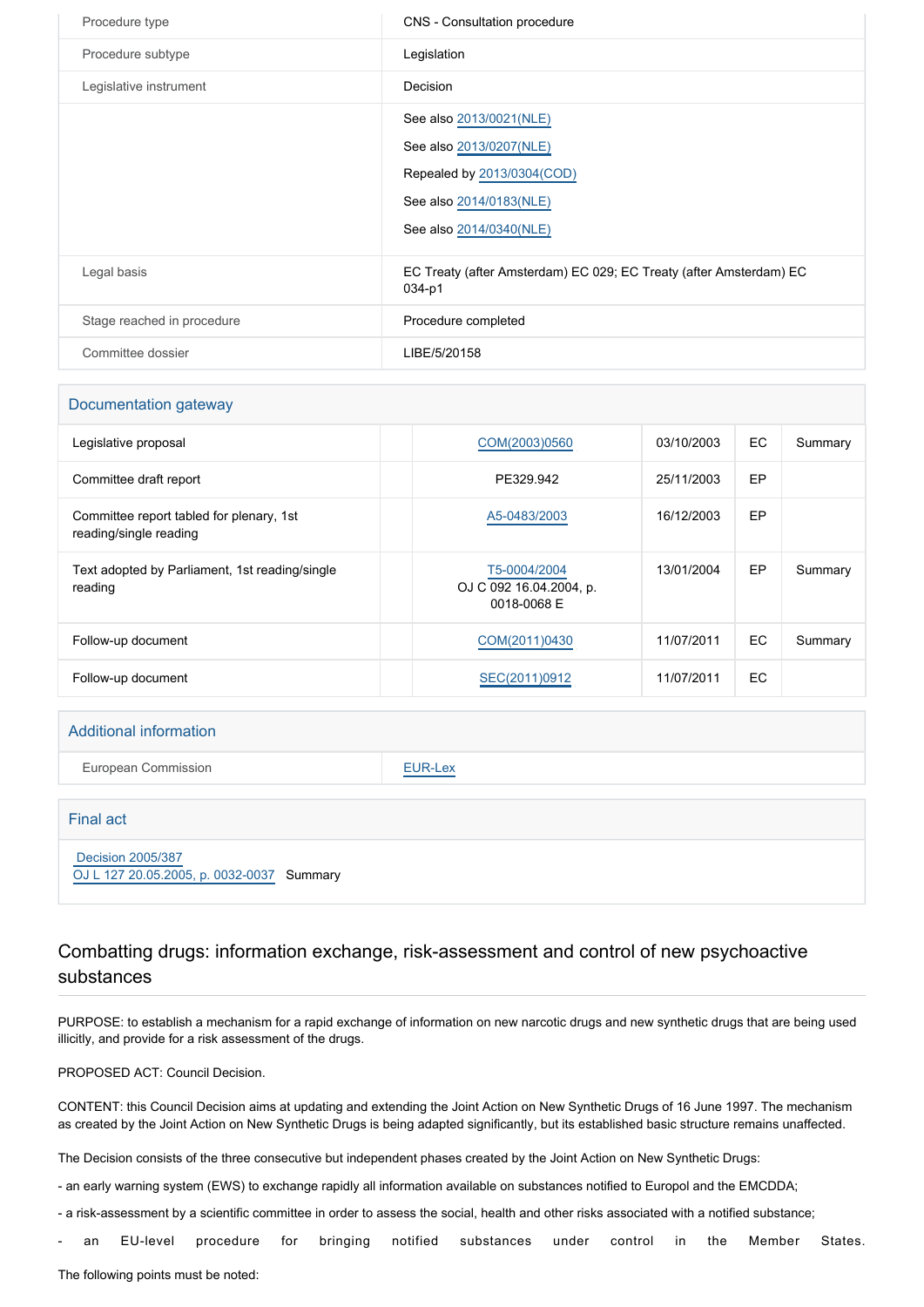The most important innovation is that this Council Decision includes under its scope all new synthetic drugs and all new narcotic drugs alike, including those drugs that could be defined as medicinal products. This extended scope, which will permit the notification of a wider range of substances than under the former Joint Action on New Synthetic Drugs, will not lead to an enhanced use of the risk-assessment and the control-measures (the second and third phase). The phases of risk assessment and control are restricted to a small number of the substances that come within the scope of the Council Decision. Most notably, medicinal products and substances already under assessment by the United Nations are excluded from these phases. Thus, a sharper separation between the early warning system and the procedures of risk-assessment and control will be created.

The proposal also makes a distinction between notified substances that demand prompt measures at EU level, and substances that do not demand prompt measures. This distinction has been made operational by the inclusion of two specific provisions: 1) The inclusion of a deadline by which the Joint Report by Europol and the EMCDDA must be submitted to the Member States, the EMEA and the Commission. In case no Joint Report by Europol/EMCDDA has been submitted by this deadline the phases of risk-assessment and control remain closed. 2) The provision of some discretion to Europol and the EMCDDA whether or not to draw up a Joint Report. Though in principle a notification of a new narcotic drug or a new synthetic drug should be followed up by a Joint Report, it can be assumed that not all notifications would merit such a follow-up. A prudent judgment is required to be exercised by both bodies, but Europol and the EMCDDA are also invited to develop policy guidelines which could be used to select those notifications that would demand a risk-assessment.

The introduction of a majority threshold with respect to the start of a risk-assessment on a notified substance. Only where more than half of the Member States have indicated to be infavour of a risk-assessment on a notified new narcotic or new synthetic substance will the risk assessment will be carried out. Member States have 30 working days to come to a decision.

A final change concerns the composition of the EMCDDA-Scientific Committee. The extended Scientific Committee will be composed of the members of the EMCDDA Scientific Committee and representatives from the Commission, the EMEA, and Europol. To this body will be added at most five experts from scientific fields not (sufficiently) represented in the Scientific Committee, but whose contribution is necessary for the balanced and adequate assessment of the risks associated with the assessed substance, including health and social risks.

This proposal has no financial implications.

#### Combatting drugs: information exchange, risk-assessment and control of new psychoactive substances

The committee adopted the report by Hubert PIRKER (EPP-ED, A) broadly approving the proposal under the consultation procedure, subject to a number of mainly technical and drafting amendments seeking to simplify the procedures for the exchange of information and risk assessment and streamline the text. MEPs also said that a Joint Report should be a precondition for the carrying out of a risk assessment and that a written request from one-third (as opposed to one-half) of the Member States should be sufficient to have a risk assessment carried out. Other amendments sought to ensure that Parliament is notified about the measures taken by the Member States and about the impact of the Decision. Lastly, the committee added a new clause stipulating that the EMCDDA and Europol should report on their experiences relating to coordination between the early-warning system and the pharmacovigilance system.

### Combatting drugs: information exchange, risk-assessment and control of new psychoactive substances

The European Parliament adopted a resolution drafted by Hubert PIRKER (EPP-ED, Austria), making mainly procedural amendments to the Commission's proposals. (Please see the summary of 16/12/03.) A Joint Report should be a precondition for the carrying-out of a risk-assessment. Accordingly, this should be laid down as the next step in the procedure. No risk-assessment will be carried out in instances where Europol and the EMCDDA have not drawn up a Joint Report. Parliament also deleted a clause giving the Commission power to decide whether a new drug should be submitted to control measures and to submit its views to the Council. Finally, Parliament reduced from one year to ten months the period within which national measures are to be taken.

### Combatting drugs: information exchange, risk-assessment and control of new psychoactive substances

LEGISLATIVE ACT: Council Decision 2005/387/JHA on the exchange, risk-assessment and control of new psychoactive substances.

CONTENT: The Council has approved a legal instrument that broadens the scope of EU action on new substances appearing on the drug scene in the Member States. The Decision establishes a mechanism for a rapid exchange of information on new psychoactive substances and provides for an assessment of the risks by a Scientific Committee and a European procedure for bringing the substances notified under control. The Decision on information exchange, risk assessment and control of new psychoactive substances, replaces the 1997 Joint action, which was devoted exclusively to new synthetic drugs. The new instrument maintains the three-step procedure of the Joint action.

It allows the EU to act on all new psychoactive substances (narcotic, psychotropic) which appear in the Member States and which may pose similar health or social risks to those listed in the Schedules to the 1961 UN Single Convention on Narcotic Drugs and the 1971 UN Convention on Psychotropic Substances.

The instrument not only covers a wider range of substances than before but also promises fast and more transparent results. The introduction of deadlines into every phase of the procedure established by the Decision should guarantee that the instrument can react swiftly and enhances its ability to provide a quick-response mechanism.

The EMCDDA (European Monitoring Centre for Drugs and Drug Addiction) and Europol are required to report annually to the Council,